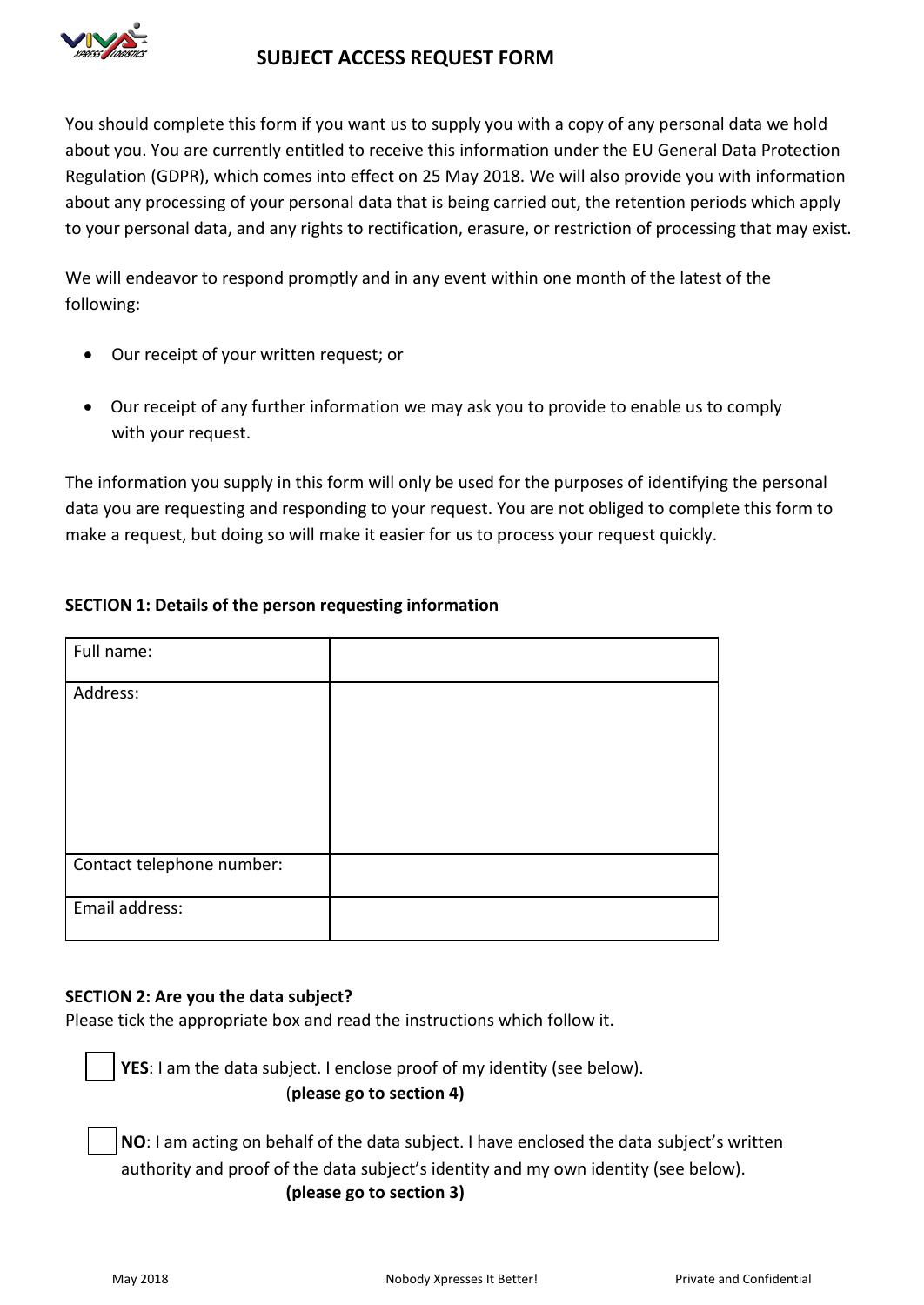To ensure we are releasing data to the right person we require you to provide us with proof of your identity and of your address. Please supply us with a photocopy or scanned image (do not send the originals) of one of both of the following:

1) Proof of Identity

Passport, photo driving licence, national identity card, birth certificate.

2) Proof of Address

Utility bill, bank statement, credit card statement (no more than 3 months old); current driving licence; current TV licence; local authority tax bill, HMRC tax document (no more than 1 year old).

If we are not satisfied you are who you claim to be, we reserve the right to refuse to grant your request.

## **SECTION 3**

## **Details of the data subject** (if different from section 1)

| Full name:                |  |
|---------------------------|--|
| Address:                  |  |
|                           |  |
|                           |  |
|                           |  |
|                           |  |
| Contact telephone number: |  |
| Email address             |  |

## **SECTION 4: What information are you seeking?**

Please describe the information you are seeking. Please provide any relevant details you think will help us to identify the information you require.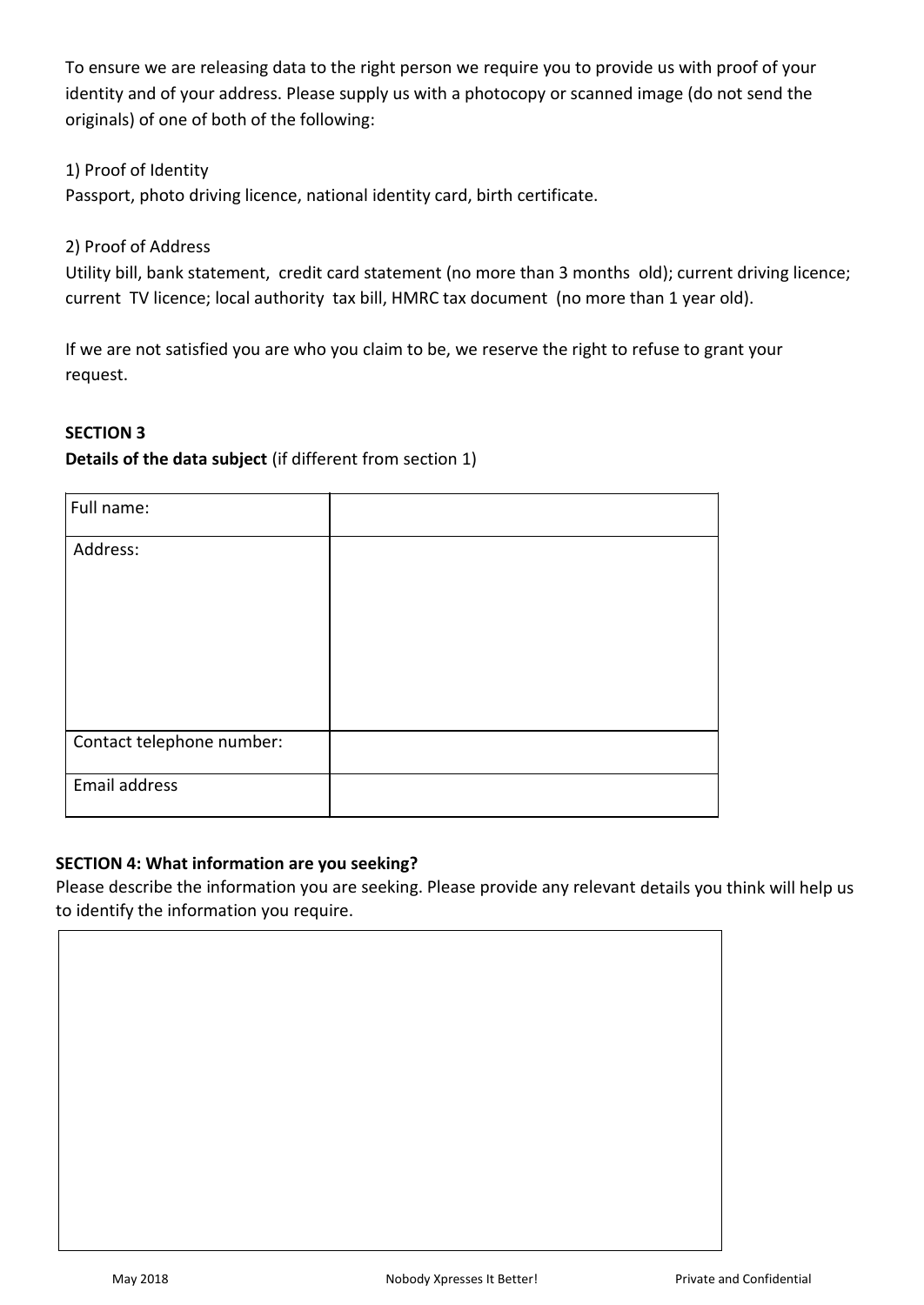Please note that if the information you request reveals details directly or indirectly about another person we will have to seek the consent of that person before we can let you see that information. In certain circumstances, where disclosure would adversely affect the rights and freedoms of others, we may not be able to disclose the information to you, in which case you will be informed promptly and given full reasons for that decision.

While in most cases we will be happy to provide you with copies of the information you request, we nevertheless reserve the right, in accordance with section 8(2) of the DPA, not to provide you with copies of information requested if to do so would take "disproportionate effort", or in accordance with Article 12 of the GDPR to charge a fee or refuse the request if it is considered to be "manifestly unfounded or excessive"**.** However we will make every effort to provide you with a satisfactory form of access or summary of information if suitable.

## **SECTION 5: Information about the collection and processing of data**

If you want information about any of the following, please tick the boxes:

|           | • Why we are processing the personal data |  |
|-----------|-------------------------------------------|--|
|           | • To whom the personal data are disclosed |  |
| $\bullet$ | The source of the personal data           |  |

#### **SECTION 6: Disclosure of CCTV images**

If the information you seek is in the form of video images captured by our CCTV security cameras, would you be satisfied with viewing these images?

YES  $\Box$  NO  $\Box$ 

#### **SECTION 7: Declaration**

Please note that any attempt to mislead may result in prosecution.

I confirm that I have read and understood the terms of this subject access form and certify that the information given in this application to Viva Xpress Logistics (UK) Ltd is true. I understand that it is necessary for Viva Xpress Logistics (UK) Ltd to confirm my / the data subject's identity and it may be necessary to obtain more detailed information in order to locate the correct personal data.

**Signed**………………………………………… **Date** ……………..